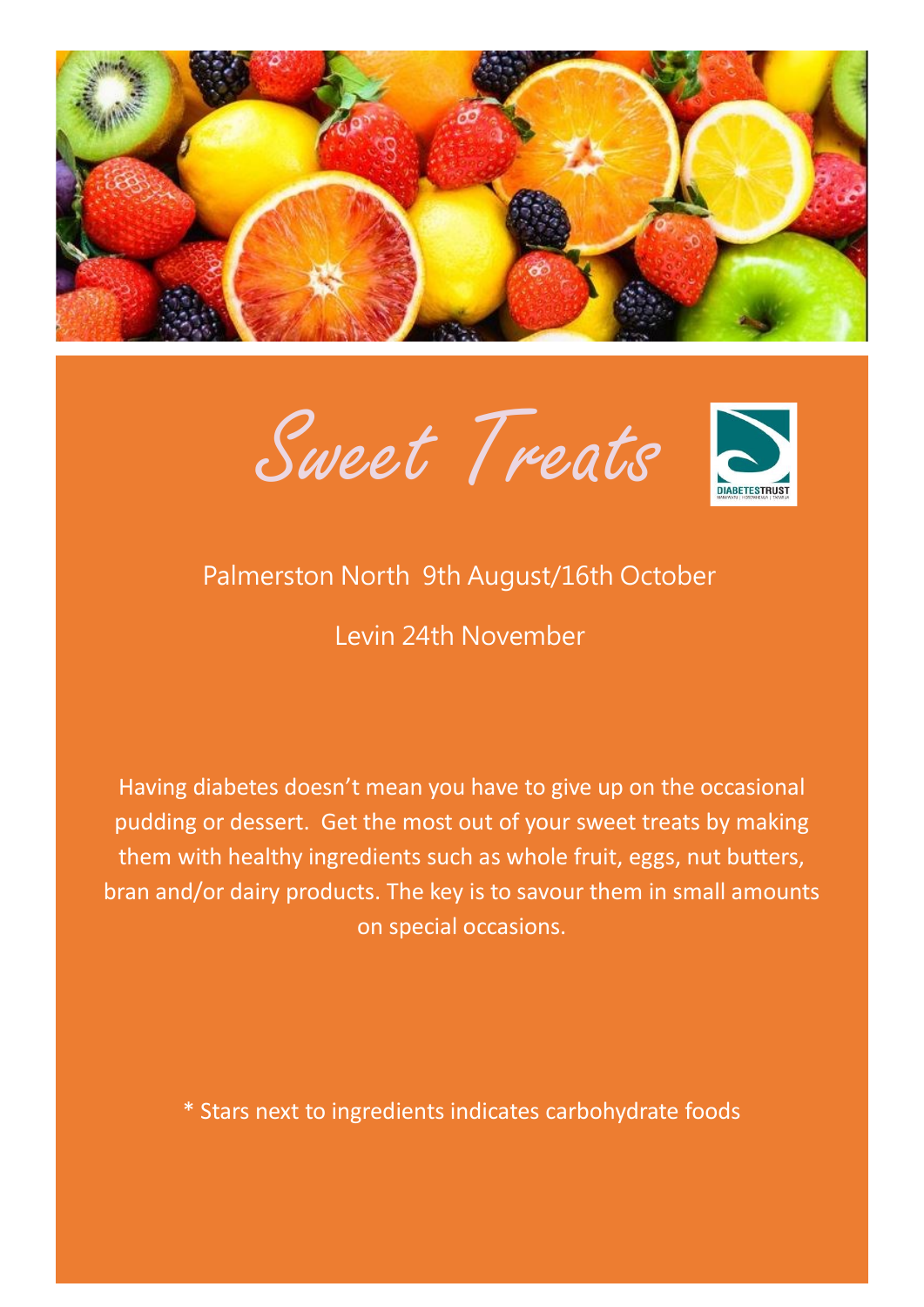

Black Bean Brownies

Serves 16

Recipe adapted from glutenfreeonashoestring.com

Ingredients

1 x 400gm tin of black beans \*

2 eggs

1/4 cup canola oil

2 tsp vanilla essence

1tsp coffee + 1Tbsp boiling water

3/4 cup cocoa powder \*

1/2 tsp baking soda

1/4 tsp salt

1/2 cup packed brown sugar \*

25gm dark chocolate, chopped \*

## Method

- 1. Preheat oven to 170 degrees Celsius. Spray a non-stick pan with oil spray/ line with baking paper
- 2. In a food processor place the drained and rinsed beans, eggs, oil, vanilla and coffee and process until smooth
- 3. In a large bowl place the cocoa powder, baking soda, salt and brown sugar and whisk to combine breaking up any lumps. Create a well and add the wet ingredients.
	- 4. Spread the mixture evenly into pan and sprinkle the chocolate on top

5. Bake for 20-25minutes, cool and slice

Nutrition per serve: Energy: 490kj Protein: 4gm Fat: 5.5gm, Carbohydrate: 12gm Fibre: 2.3gm Sodium: 156mg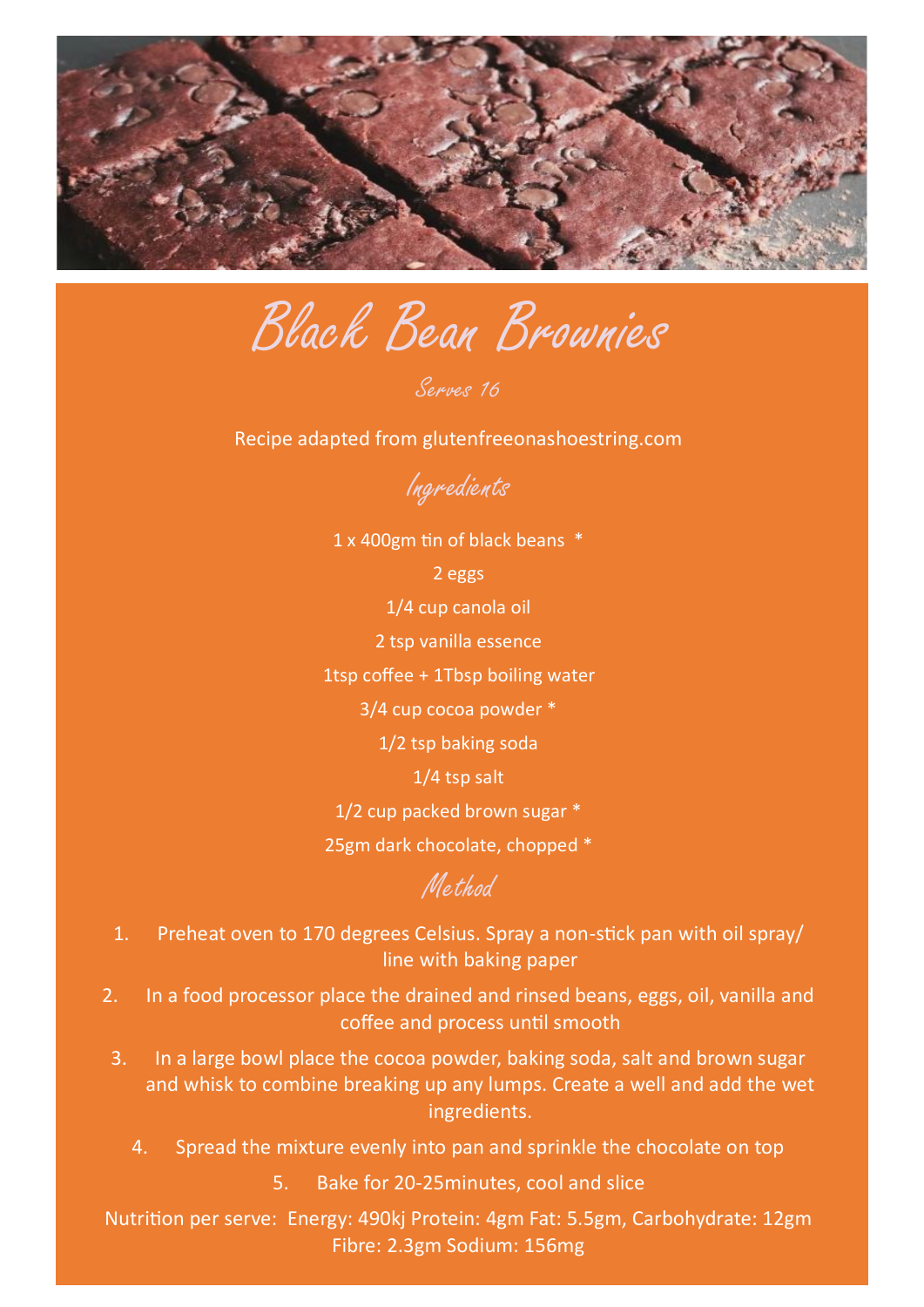

Lemon Coconut Oat Cookies Makes 16 cookies

Recipe adapted from mykidslickthebowl.com



1 cup quick oats (the finer rolled oats)\* 1/4 cup desiccated coconut 1.5tsp baking powder 1/4 cup castor sugar \* 1/4 cup flour \* 40gm melted butter 1 egg Juice and zest of 1 lemon

## Method

- 1. Preheat oven to 180 degrees Celsius and cover a baking tray with baking paper
	- 2. In a large bowl place the dry ingredients and mix until combined
		- 3. In a second bowl whisk the wet ingredients
- 4. Add the wet ingredients to the dry and mix to combine. The texture of the mix will depend on the size of the egg and lemon. Add a little more flour if the mix is too moist
	- 5. Place spoonfuls on to a baking tray and slightly flatten
	- 6. Bake 10-12minutes until just golden on the edges. Cool on the tray.

Nutrition per serve: Energy: 333kj Protein: 1.5gm Fat: 3.7gm, Carbohydrate: 9.8gm Fibre: 1gm Sodium: 68mg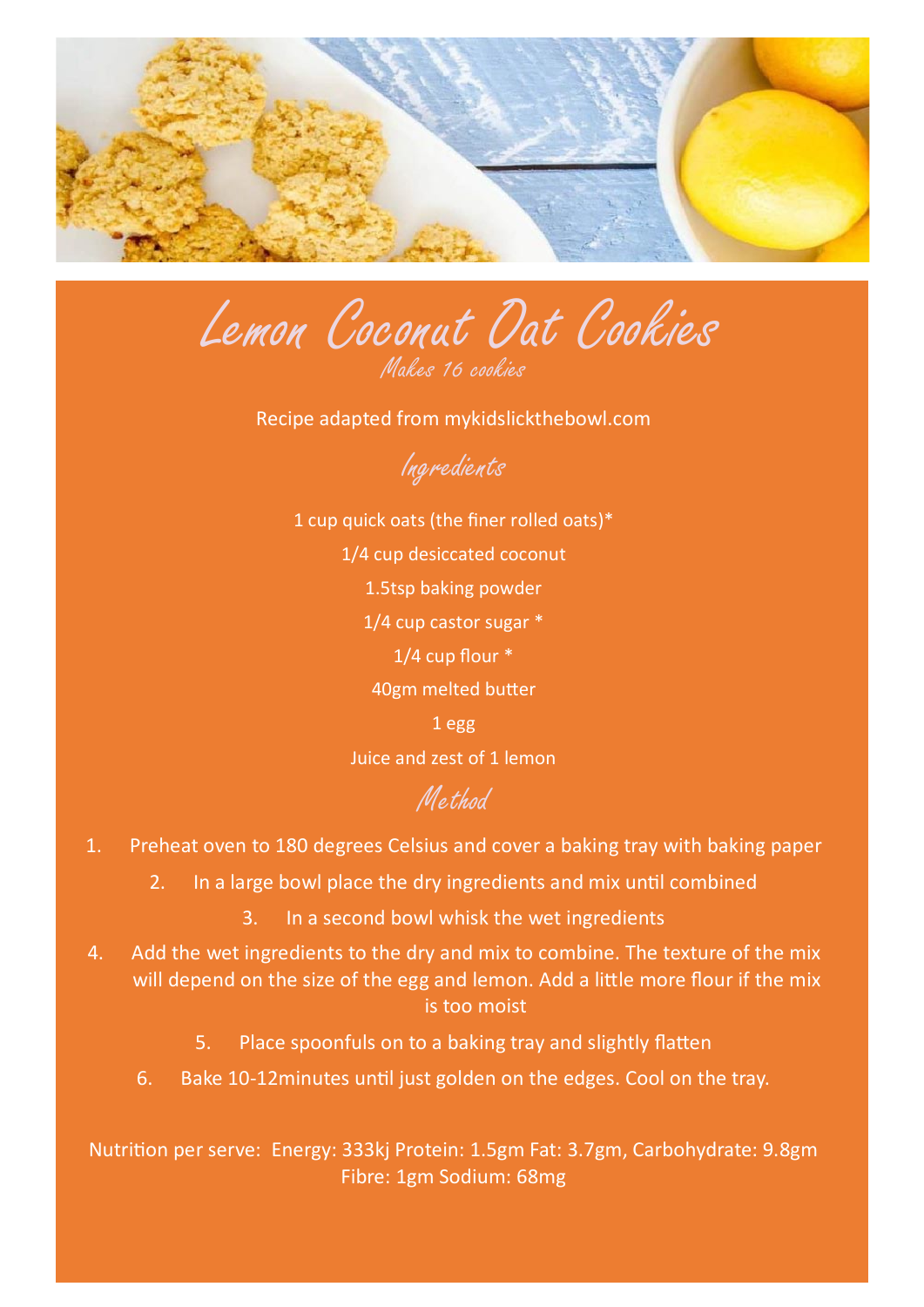

Peanut Butter Biscuits

Recipe adapted from mykidslickthebowl.com

Makes 22 biscuits

Ingredients

1 cup peanut butter 1/4 cup sugar \* 2/3 cup desiccated coconut

1 egg

#### Method

1. Preheat oven to 180 degrees Celsius

2. Place all ingredients in a bowl and mix

3. Use a teaspoon and mix into balls. The mix will be sticky but if you wet your hands it will be easier to manage

4. Pop the balls on a baking tray and press down with a fork

5. Bake for around 12 minutes. Leave to cool on the tray

Nutrition per serve: Energy: 403kj Protein: 3.8gm Fat: 7.4gm, Carbohydrate:3.5 gm Fibre: 1.0gm Sodium: 48mg